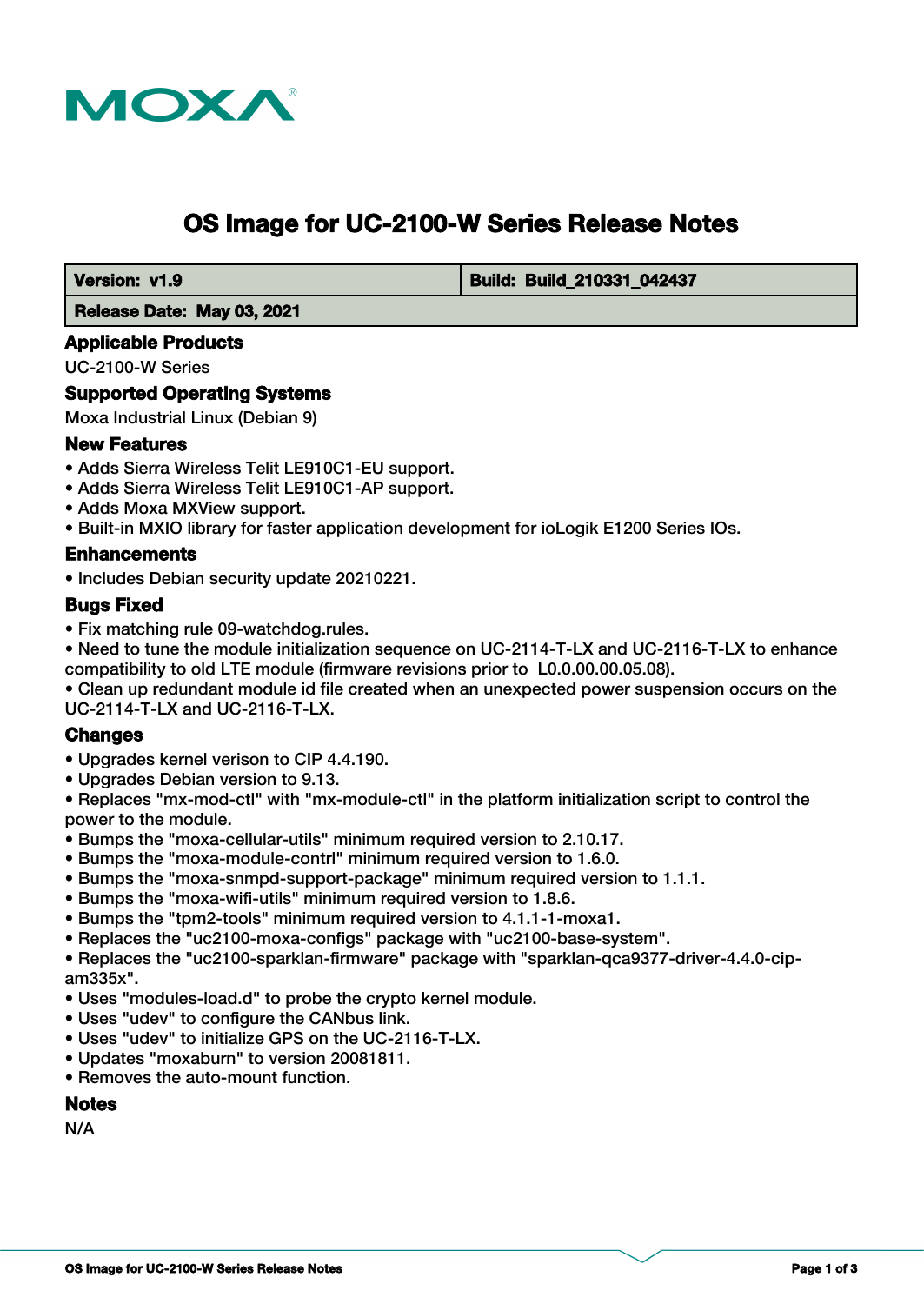

 **Version: v1.6 Build: Build: Build: 20042110** 

 **Release Date: Jun 05, 2020**

### **Applicable Products**

UC-2100-W Series, UC-2100 Series

### **Supported Operating Systems**

Moxa Industrial Linux (Debian 9)

### **New Features**

N/A

### **Enhancements**

• Updated the serial driver for better production stability.

### **Bugs Fixed**

N/A

## **Changes**

N/A

### **Notes**

N/A